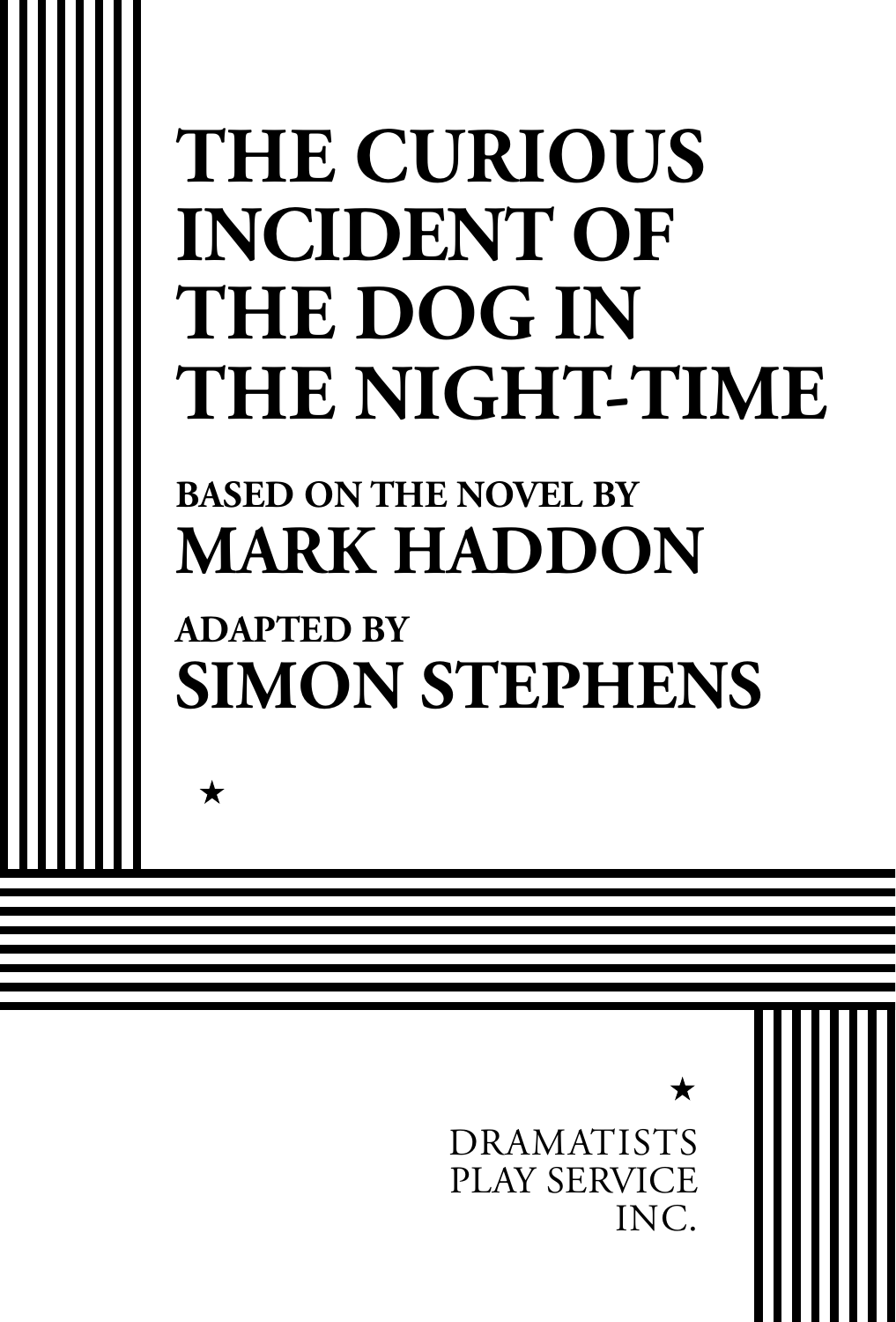#### THE CURIOUS INCIDENT OF THE DOG IN THE NIGHT-TIME Copyright © 2015, Simon Stephens

#### All Rights Reserved

CAUTION: Professionals and amateurs are hereby warned that performance of THE CURIOUS INCIDENT OF THE DOG IN THE NIGHT-TIME is subject to payment of a royalty. It is fully protected under the copyright laws of the United States of America, and of all countries covered by the International Copyright Union (including the Dominion of Canada and the rest of the British Commonwealth), and of all countries covered by the Pan-American Copyright Convention, the Universal Copyright Convention, the Berne Convention, and of all countries with which the United States has reciprocal copyright relations. All rights, including without limitation professional/amateur stage rights, motion picture, recitation, lecturing, public reading, radio broadcasting, television, video or sound recording, all other forms of mechanical, electronic and digital reproduction, transmission and distribution, such as CD, DVD, the Internet, private and file-sharing networks, information storage and retrieval systems, photocopying, and the rights of translation into foreign languages are strictly reserved. Particular emphasis is placed upon the matter of readings, permission for which must be secured from the Author's agent in writing.

The English language stock and amateur stage performance rights in the United States, its territories, possessions and Canada for THE CURIOUS INCIDENT OF THE DOG IN THE NIGHT-TIME are controlled exclusively by DRAMATISTS PLAY SERVICE, INC., 440 Park Avenue South, New York, NY 10016. No professional or nonprofessional performance of the Play may be given without obtaining in advance the written permission of DRAMATISTS PLAY SERVICE, INC., and paying the requisite fee.

Inquiries concerning all other rights should be addressed to Casarotto Ramsay & Associates, Ltd., Waverley House, 7-12 Noel Street, London, W1F 8GQ, England. Attn: Mel Kenyon.

#### **SPECIAL NOTE**

Anyone receiving permission to produce THE CURIOUS INCIDENT OF THE  $D\overline{O}G$  IN THE NIGHT-TIME is required to give credit to the Author(s) as sole and exclusive Author(s) of the Play on the title page of all programs distributed in connection with performances of the Play and in all instances in which the title of the Play appears, including printed or digital materials for advertising, publicizing or otherwise exploiting the Play and/or a production thereof. Please see your production license for font size and typeface requirements.

Be advised that there may be additional credits required in all programs and promotional material. Such language will be listed under the "Additional Billing" section of production licenses. It is the licensee's responsibility to ensure any and all required billing is included in the requisite places, per the terms of the license.

#### **SPECIAL NOTE ON SONGS AND RECORDINGS**

For performances of copyrighted songs, arrangements or recordings mentioned in these Plays, the permission of the copyright owner(s) must be obtained. Other songs, arrangements or recordings may be substituted provided permission from the copyright owner(s) of such songs, arrangements or recordings is obtained; or songs, arrangements or recordings in the public domain may be substituted.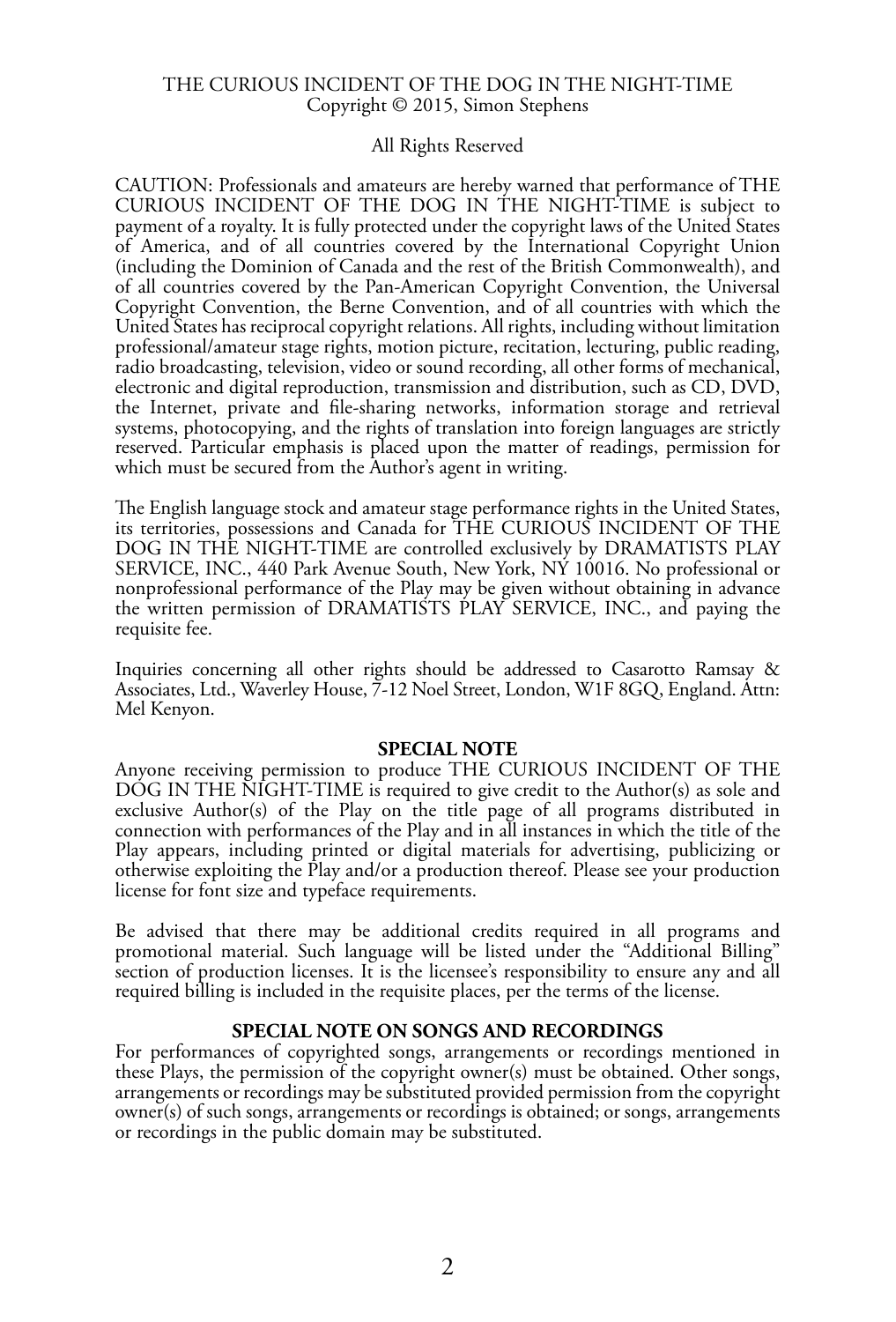THE CURIOUS INCIDENT OF THE DOG IN THE NIGHT-TIME was first presented by the National Theatre in London at the Cottesloe Theatre on August 2, 2012, and transferred to the Gielgud Theatre, West End, on March 12, 2013. It was directed by Marianne Elliott; the set design was by Bunny Christie; the lighting design was by Paul Constable; the video design was by Finn Ross; the music was by Adrian Sutton; and the sound design was by Ian Dickinson. The cast was as follows:

| VOICE ONE/MRS. SHEARS (and others)  Sophie Duval         |  |
|----------------------------------------------------------|--|
| VOICE TWO/ROGER SHEARS (and others)  Nick Sidi           |  |
| VOICE THREE/POLICEMAN (and others)  Matthew Barker       |  |
| VOICE FOUR/REV. PETERS (and others)  Howard Ward         |  |
| VOICE FIVE/NO. 40 (and others)  Rhiannon Harper-Rafferty |  |
| VOICE SIX/MRS. ALEXANDER (and others)  Una Stubbs        |  |

The National Theatre production of THE CURIOUS INCIDENT OF THE DOG IN THE NIGHT-TIME opened on Broadway at the Ethel Barrymore Theatre on October 5, 2014, with the same creative team. The cast was as follows:

| CHRISTOPHER  Alex Sharp (Taylor Trensch, alternate)  |
|------------------------------------------------------|
|                                                      |
|                                                      |
|                                                      |
| VOICE ONE/MRS. SHEARS (and others)  Mercedes Herrero |
| VOICE TWO/ROGER SHEARS (and others)  Richard Hollis  |
| VOICE THREE/POLICEMAN (and others)  Ben Horner       |
| VOICE FOUR/REV. PETERS (and others)  David Manis     |
|                                                      |
| VOICE SIX/MRS. ALEXANDER (and others)  Helen Carey   |
|                                                      |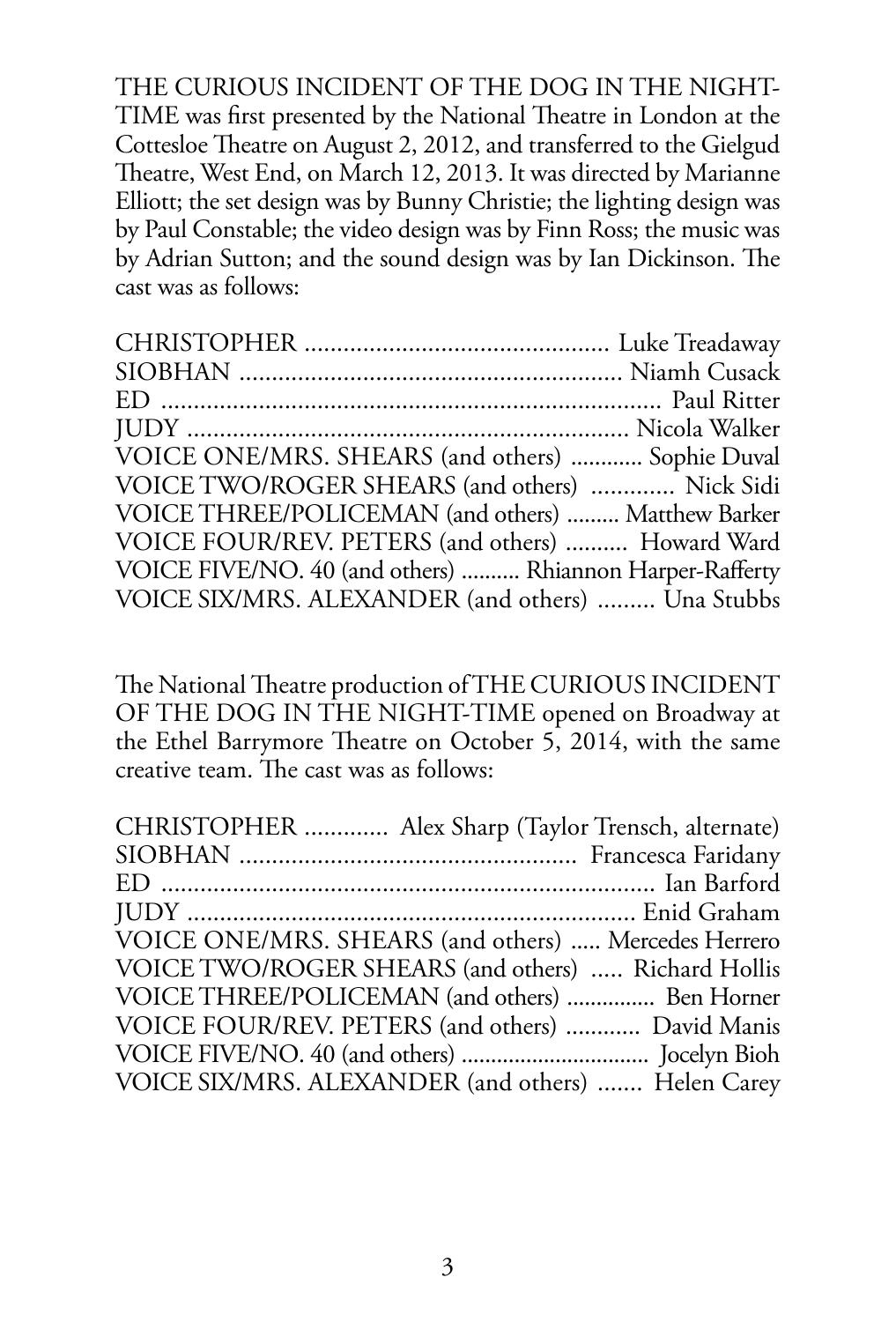### **CHARACTERS**

**CHRISTOPHER** 

**SIORHAN** 

Ed

**JUDY** 

### **COMPANY DOUBLING**

VOICE ONE, MRS. SHEARS, MRS. GASCOYNE, WOMAN ON TRAIN, SHOPKEEPER

VOICE TWO, Roger (Mr. Shears), Duty Sergeant, Mr. Wise, Man Behind Counter, Drunk ONE

VOICE THREE, Policeman, Mr. Thompson, Drunk two, Man With Socks, London Policeman

Voice FOUR, Reverend Peters, Uncle Terry, STATION POLICEMAN, STATION GUARD

voice five, no. 40, Lady in Street, Information, PUNK GIRL

Voice SIX, Mrs. Alexander, Posh WomaN

### **NOTES**

All actors remain onstage unless prescribed otherwise.

There is also a dead dog. With a garden fork sticking out of it.

Scenes run into one another without interruption regardless of alterations in space or time or chronology.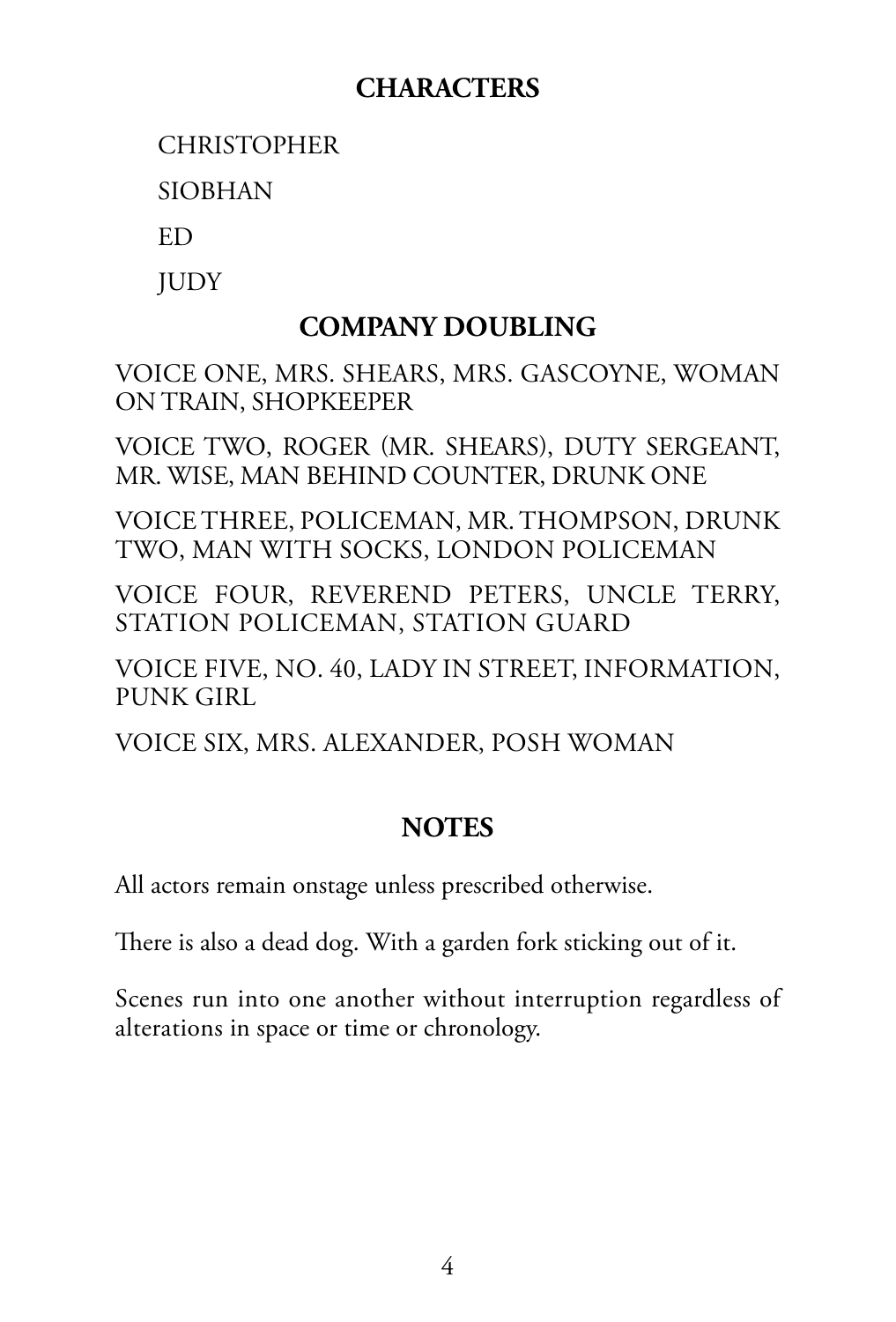## **THE CURIOUS INCIDENT OF THE DOG IN THE NIGHT-TIME**

#### **PART ONE**

### **1. GARDEN**

*A dead dog lies in the middle of the stage. A large garden fork is sticking out of its side.*

*Christopher Boone, 15 years old, stands on one side of it. His 42-year-old neighbour Mrs. Shears stands on the other.*

*They stand for a while without saying anything. The rest of the company watch, waiting to see who is going to dare to speak first.*

MRS. SHEARS. Holy fuck. What have you done? *Christopher is frozen to the spot.* 

Oh no. Oh my fucking Christ.

*Christopher's teacher, Siobhan, opens Christopher's book. She reads from it.*

SIOBHAN. "It was 7 minutes after midnight. The dog was lying on the grass in the middle of the lawn in front of Mrs. Shears' house.

Its eyes were closed. It looked as if it was running on its side, the way dogs run when they think they are chasing a cat in a dream. But the dog was not running or asleep. The dog was dead."

MRS. SHEARS. Get away from my dog.

SIOBHAN. "There was a garden fork sticking out of the dog. The dog was called Wellington. It belonged to Mrs. Shears who was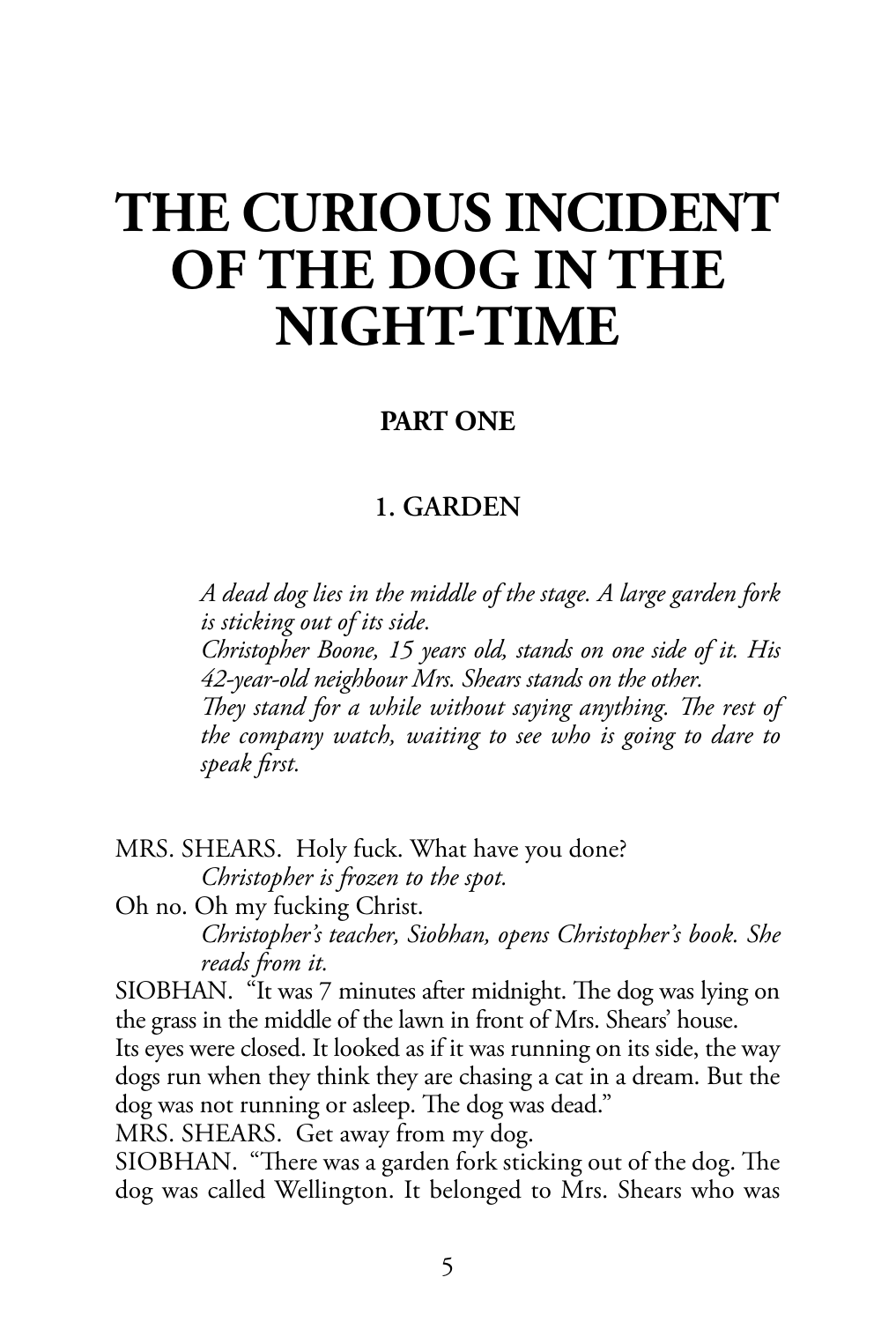our friend. She lived on the opposite side of the road, 2 houses to the left."

MRS. SHEARS. Get away from my dog.

*Christopher takes two steps away from the dog.*

SIOBHAN. "My name is Christopher John Francis Boone. I live at 36 Randolph Street, Swindon, Wiltshire. I know all the countries of the world and capital cities. And every prime number up to 7,507." MRS. SHEARS. Get away from my dog for Christ's sake.

*Christopher puts his hands over his ears. He closes his eyes. He rolls forward. He presses his forehead onto the grass. He starts groaning.*

SIOBHAN. "After 12 and a half minutes a policeman arrived. He had a big orange leaf stuck to the bottom of his shoe which was poking out from one side." This is good Christopher. It's quite exciting. I like the details. They make it more realistic.

> *A policeman enters. He has a big orange leaf stuck to the bottom of his shoe, which is poking out to one side. He squats next to Christopher.*

"He squatted down next to me. He said to me:"

*Christopher stops groaning.*

POLICEMAN. Would you like to tell me what's going on here, young man?

> *Christopher lifts his head from the ground. There is some time. Christopher looks at the policeman. There is some time.*

SIOBHAN. "I do not tell lies. Mother used to say that this was because I was a good person. But it is not because I am a good person. It is because I can't tell lies."

CHRISTOPHER. The dog is dead.

POLICEMAN. I'd got that far.

CHRISTOPHER. I think someone killed the dog.

POLICEMAN. How old are you?

CHRISTOPHER. I'm 15 years and 3 months and 2 days.

POLICEMAN. And what precisely are you doing in the garden? CHRISTOPHER. I'm talking to you.

POLICEMAN. OK, why were you in the garden in the first place? CHRISTOPHER. I was holding the dog.

POLICEMAN. Why were you holding the dog?

CHRISTOPHER. I like dogs.

POLICEMAN. Did you kill the dog?